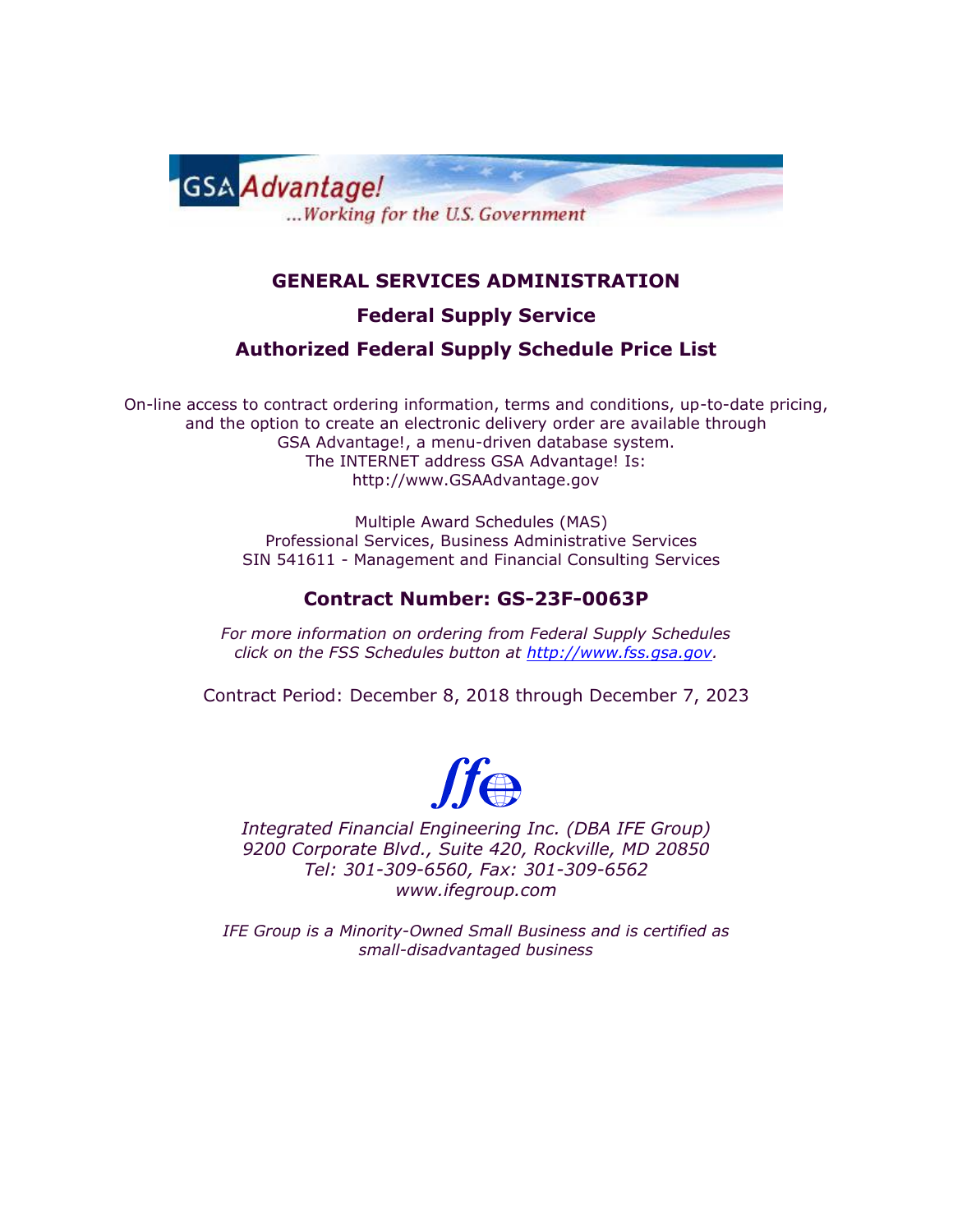### *Customer Information*

1a. Table of awarded special item number(s) with appropriate cross-reference to item descriptions and awarded price(s): SIN 541611, Order-Level Materials. Integrated Financial Engineering Inc. provides cutting-edge capital market operations, security design and placement, quantitative modeling, portfolio management strategies, public financial policies, system development and implementation, financial risk management, insurance/guarantee fair value valuation, risk-based capital assessment and model validation. Visit [www.ifegroup.com](http://www.ifegroup.com/)

1b. Identification of the lowest priced model number and lowest unit price for that model for each special item number awarded in the contract: N/A

1c. If the Contractor is proposing hourly rates, a description of all corresponding commercial job titles, experience, functional responsibility and education for those types of employees or subcontractors who will perform services shall be provided: attachment A. The price reflects the reduced Industrial Funding Fee of 0.75% effective 1/1/2004.

- 2. Maximum Order: \$1,000,000.00
- 3. Minimum Order: \$300.00
- 4. Geographic Coverage (delivery area): Domestic
- 5. Point(s) of production (city, county and State or foreign country): Rockville, Maryland.
- 6. Discount from list prices or statement of net price: N/A
- 7. Quantity discounts: N/A
- 8. Prompt payment discount terms: N/A

9a. Government purchase cards are accepted at or below the micro-purchase threshold

- 9b.Government purchase cards are not accepted above the micro-purchase threshold
- 10. Foreign items (list items by country of origin): N/A

11a. Time of delivery: Time of delivery for Services will vary depending upon the complexity of the task requested.

- 11b. Expedited Delivery: N/A
- 11c. Overnight and 2-day delivery: N/A
- 11d. Urgent Requirements: N/A
- 12. F.O.B. point(s): Destination

13a. Ordering Address: *Integrated Financial Engineering Inc.*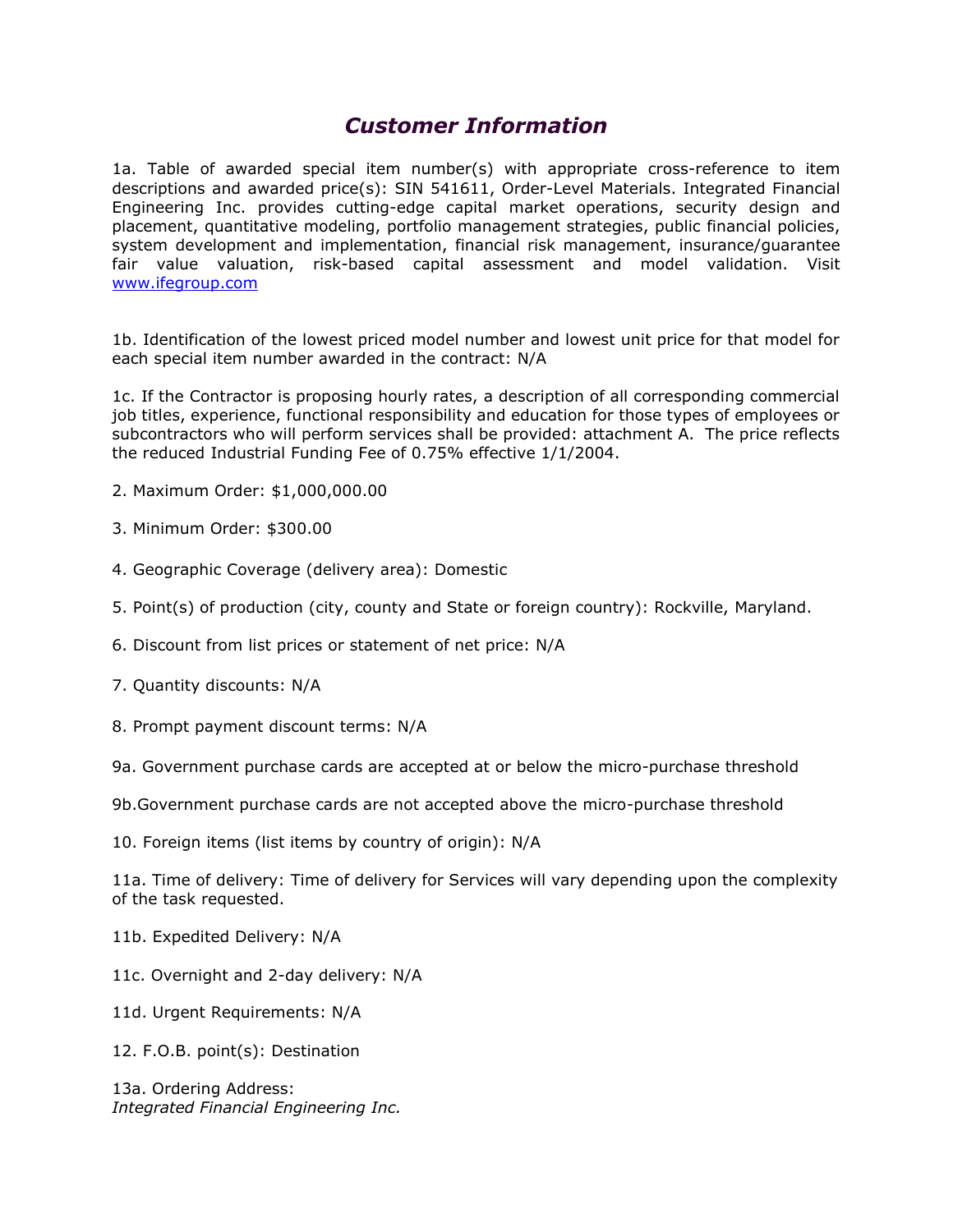*9200 Corporate Blvd, Ste 420, Rockville, MD 20850 Tel: (301)309-6560 Fax: (301) 309-6562 Email: [sandy.wang@ifegroup.com](mailto:sandy.wang@ifegroup.com) Email: [tyler.yang@ifegroup.com](mailto:tyler.yang@ifegroup.com)*

13b. Ordering Procedures: For supplies and services, the ordering procedures, information on Blanket Purchase Agreements (BPAs), are found in Federal Acquisition Regulation (FAR) 8.405-3.

14. Payment Address: *Integrated Financial Engineering Inc. 9200 Corporate Blvd, Ste 420, Rockville, MD 20850 Tel: (301)309-6560 Fax: (301) 309-6562 Email: [sandy.wang@ifegroup.com](mailto:sandy.wang@ifegroup.com) Email: [tyler.yang@ifegroup.com](mailto:tyler.yang@ifegroup.com)*

15. Warranty Provision: N/A

16. Export packing charges, if applicable: N/A

17. Terms and conditions of Government purchase card acceptance (any thresholds above the micro-purchase level): N/A

18. Terms and conditions of rental, maintenance, and repair (if applicable): N/A

19. Terms and conditions of installation (if applicable): N/A

20. Terms and conditions of repair parts indicating date of parts price lists and any discounts from list prices (if applicable): N/A

20a. Terms and conditions for any other services (if applicable): N/A

21. List of services and distribution points (if applicable): N/A

22. List of participating dealers (if applicable): N/A

23. Preventive maintenance (if applicable): N/A

24a. Environmental attributes, e.g., recycled content, energy efficiency, and/or reduced pollutants: N/A

24b. If applicable, indicate that Section 508 Compliance information is available on Electronic and Information Technology (EIT) supplies and services and show where full details can be found: N/A

25. Data Universal Number System (DUNS) number: 118727713

26. Commercial and government Entity (CAGE) code: 3D6C2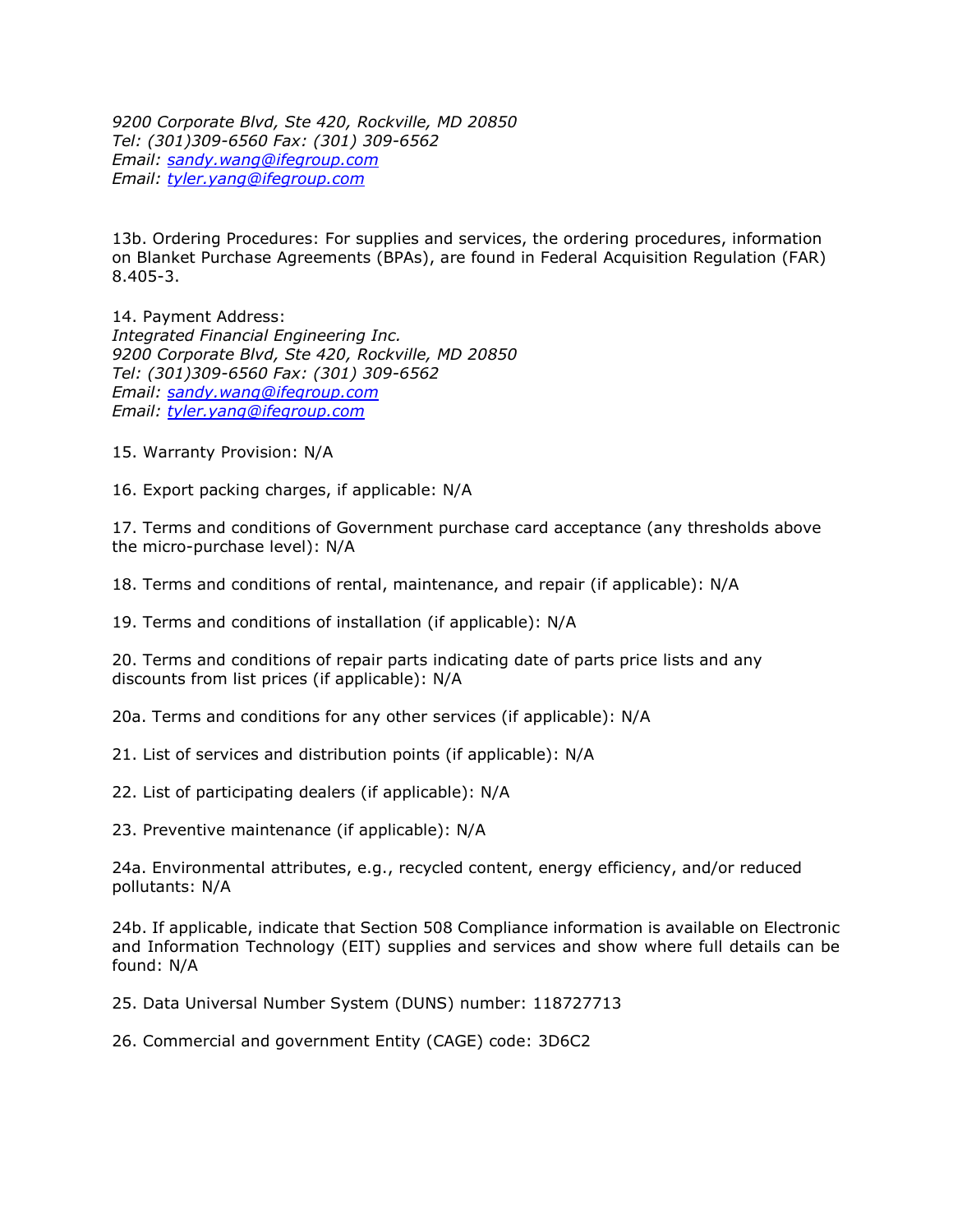## *Attachment A*

| <b>Labor Category</b>       | $12/8/18$ -<br>12/7/19 | $12/8/19$ -<br>12/7/20 | $12/8/20$ -<br>12/7/21 | $12/8/21$ -<br>12/7/22 | $12/8/21$ -<br>12/7/23 |
|-----------------------------|------------------------|------------------------|------------------------|------------------------|------------------------|
| Principal                   | \$370.97               | \$378.02               | \$385.20               | \$392.52               | \$399.97               |
| <b>Technical Advisor</b>    | \$298.89               | \$304.57               | \$310.36               | \$316.26               | \$322.26               |
| Project Manager             | \$269.21               | \$274.32               | \$279.54               | \$284.85               | \$290.26               |
| <b>Technical Specialist</b> | \$204.91               | \$208.80               | \$212.77               | \$216.81               | \$220.93               |
| Senior Analyst              | \$131.42               | \$133.92               | \$136.46               | \$139.05               | \$141.70               |
| Analyst                     | \$101.75               | \$103.68               | \$105.65               | \$107.66               | \$109.70               |
| Administrative Support      | \$65.72                | \$66.96                | \$68.24                | \$69.53                | \$70.85                |

Service Price List: SIN 541611, Management and Financial Consulting Services

The above labor category incorporates an annual escalation rate of 1.9%.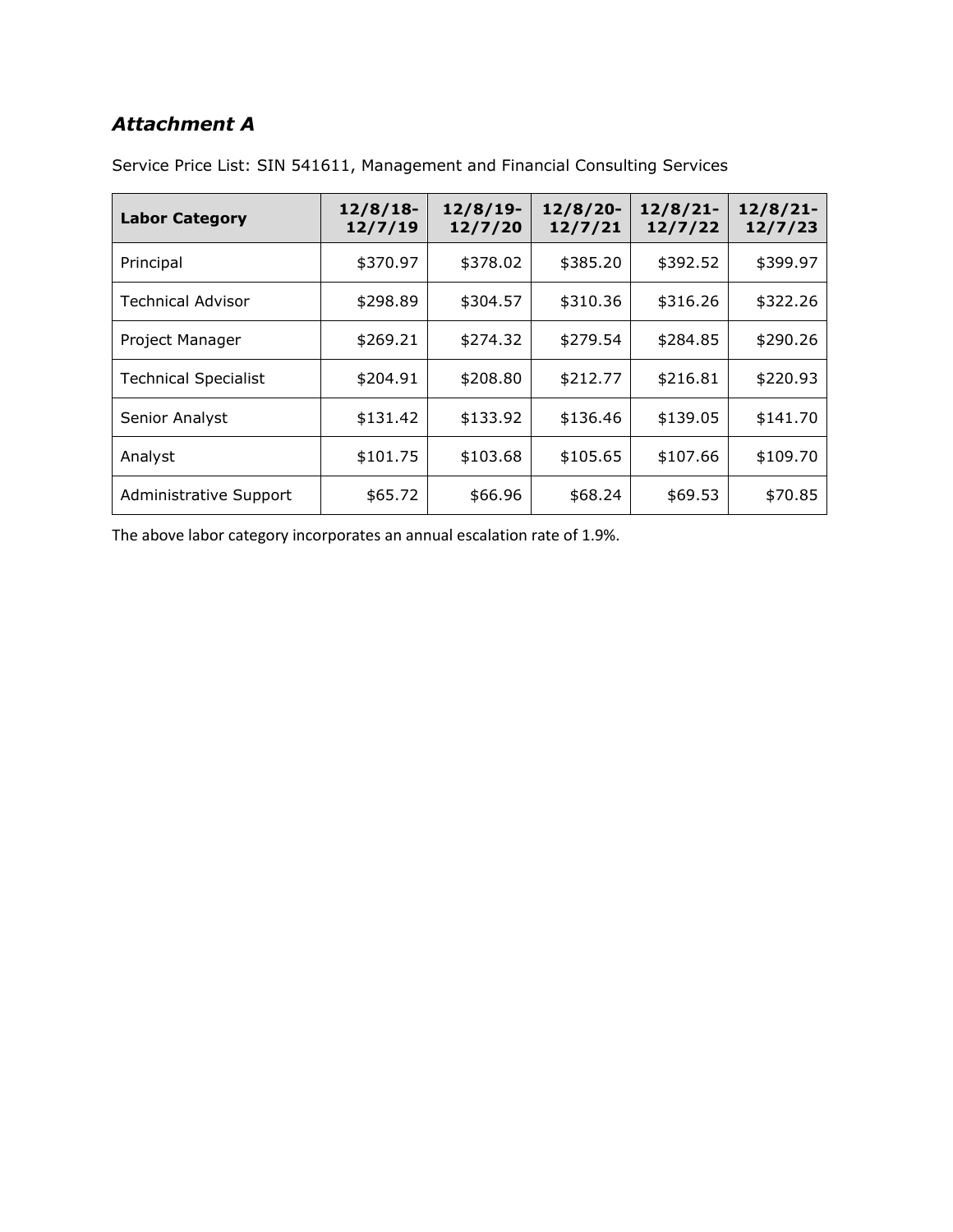# **Labor Category Descriptions**

| <b>Labor</b><br><b>Category</b> | <b>Education</b>                                                                                                                                                | <b>Years</b><br>Exp. | <b>Description</b>                                                                                                                                                                                                                                                                                                                                                                                                                                                                                                                                                                                                                                                                                                                                                                                                                                                                                                                                                                                                                                                                                                                                                                       |
|---------------------------------|-----------------------------------------------------------------------------------------------------------------------------------------------------------------|----------------------|------------------------------------------------------------------------------------------------------------------------------------------------------------------------------------------------------------------------------------------------------------------------------------------------------------------------------------------------------------------------------------------------------------------------------------------------------------------------------------------------------------------------------------------------------------------------------------------------------------------------------------------------------------------------------------------------------------------------------------------------------------------------------------------------------------------------------------------------------------------------------------------------------------------------------------------------------------------------------------------------------------------------------------------------------------------------------------------------------------------------------------------------------------------------------------------|
| Principal                       | Master's or<br>Ph.D. degrees<br>and has 15<br>years or more of<br>relevant work<br>experience                                                                   | 15                   | Direct, plan, organize, control and<br>manage the project/program to<br>ensure that all contractual<br>obligations are fulfilled in an efficient<br>and timely manner.<br>Responsible for communications with<br>the client, overall project<br>management and the presentation<br>of final work product. Interacts with<br>management personnel assigned to<br>the engagement and is responsible<br>for decisions made with respect to<br>any technical or administrative<br>matters encountered. Approves the<br>engagement planning and is<br>responsible for the timeliness and<br>quality of services and issuance of<br>final reports. Obtains the current<br>status of the engagement from the<br>Senior Manager and submits<br>scheduled progress reports. Must be<br>able to manage multiple concurrent<br>analysis and development tasks in<br>projects; serve as point of contact<br>with the Contracting Officers<br>Representative or Task Monitor;<br>formulate and enforce work<br>standards; develop schedules,<br>review work discrepancies, and<br>communicate policies, purposes, and<br>goals of the organization; and<br>manage and control funds and<br>resources. |
| Technical<br>Advisor            | Master's or<br>Ph.D. in<br>Finance,<br>Management,<br>Economics, or<br>related field and<br>has 10 years<br>experiences or<br>more in area of<br>specialization | 10                   | Provides management and/or<br>technical direction to support<br>personnel. Develops solutions to<br>specific technical problems.<br>Develops analytical techniques to<br>problem solving. Participates in all<br>phases of development by providing<br>high-level functional analysis,<br>design, integration, documentation,<br>and implementation advice on<br>complex problems, which require                                                                                                                                                                                                                                                                                                                                                                                                                                                                                                                                                                                                                                                                                                                                                                                         |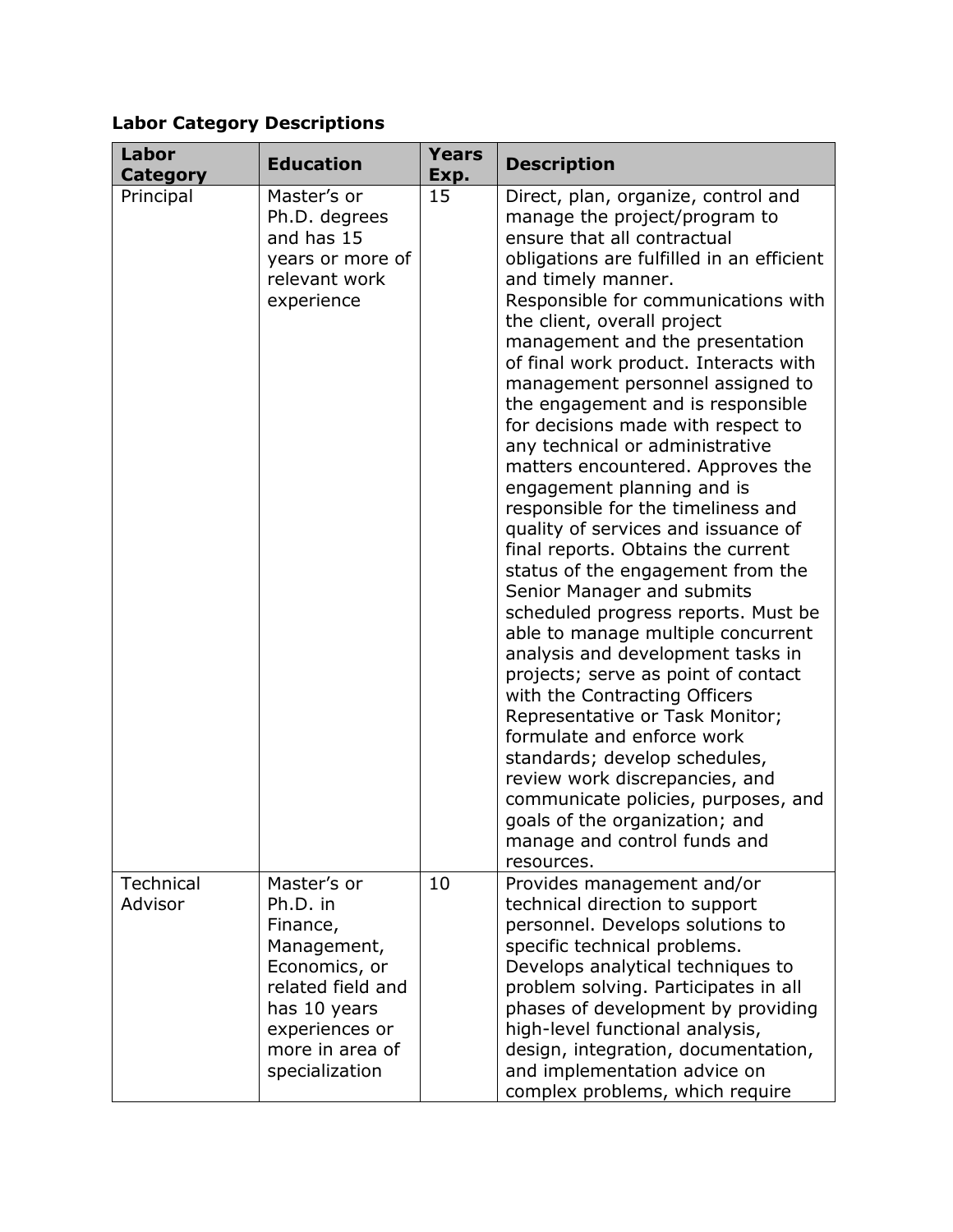| Labor<br><b>Category</b> | <b>Education</b>                                                                                                                                                                                                                       | <b>Years</b><br>Exp.                                                                                                                                                                                                                                                                                                                                                                                                                                 | <b>Description</b>                                                                                                                                                                                                                                                                                                                                                                                                                                                                                                                                                                                                          |
|--------------------------|----------------------------------------------------------------------------------------------------------------------------------------------------------------------------------------------------------------------------------------|------------------------------------------------------------------------------------------------------------------------------------------------------------------------------------------------------------------------------------------------------------------------------------------------------------------------------------------------------------------------------------------------------------------------------------------------------|-----------------------------------------------------------------------------------------------------------------------------------------------------------------------------------------------------------------------------------------------------------------------------------------------------------------------------------------------------------------------------------------------------------------------------------------------------------------------------------------------------------------------------------------------------------------------------------------------------------------------------|
|                          |                                                                                                                                                                                                                                        |                                                                                                                                                                                                                                                                                                                                                                                                                                                      | extensive knowledge of the related<br>technical subject matter for effective<br>implementation. This individual<br>generally offers in-depth industry or<br>methodological expertise at the<br>executive level, and may be<br>nationally recognized or highly<br>published in a given area. Serves as<br>the technical specialist for the<br>organization in the application of<br>advanced theories, concepts,<br>principles, and processes.                                                                                                                                                                               |
| Project<br>Manager       | Bachelor's<br>degree in<br>Management,<br><b>Business</b><br>Administration,<br>Finance,<br>Accounting,<br>Economics, or<br>related field and<br>at least 10<br>years of direct<br>project planning<br>and<br>management<br>experience | 10                                                                                                                                                                                                                                                                                                                                                                                                                                                   | Analyzes, plans, directs, and<br>coordinates activities of designated<br>project. Reviews project plans to<br>determine timeframe, funding<br>limitations, and procedures for<br>accomplishing projects, staffing<br>requirements, and allotment of<br>available resources for various<br>project phases. Responsible for<br>interpreting, organizing, directing,<br>executing, and coordinating<br>assignments. Plans and conducts<br>research in problem areas of<br>considerable scope and complexity.<br>Functions as the senior financial<br>expert for leading and managing a<br>large, complex effort in performance |
|                          | Master's degree<br>in related field<br>and at least 7<br>years of direct<br>project planning<br>and<br>management<br>experience                                                                                                        | 7<br>of Financial Management Services.<br>Formulates and executes approved<br>task order objectives and ensures<br>the quality and timeliness of contract<br>deliverable items. Ensures all<br>deliverable items conform to<br>contract and applicable government<br>standards. This individual will<br>organize and manage the<br>project/program to ensure that all<br>contractual obligations are fulfilled in<br>an efficient and timely manner. |                                                                                                                                                                                                                                                                                                                                                                                                                                                                                                                                                                                                                             |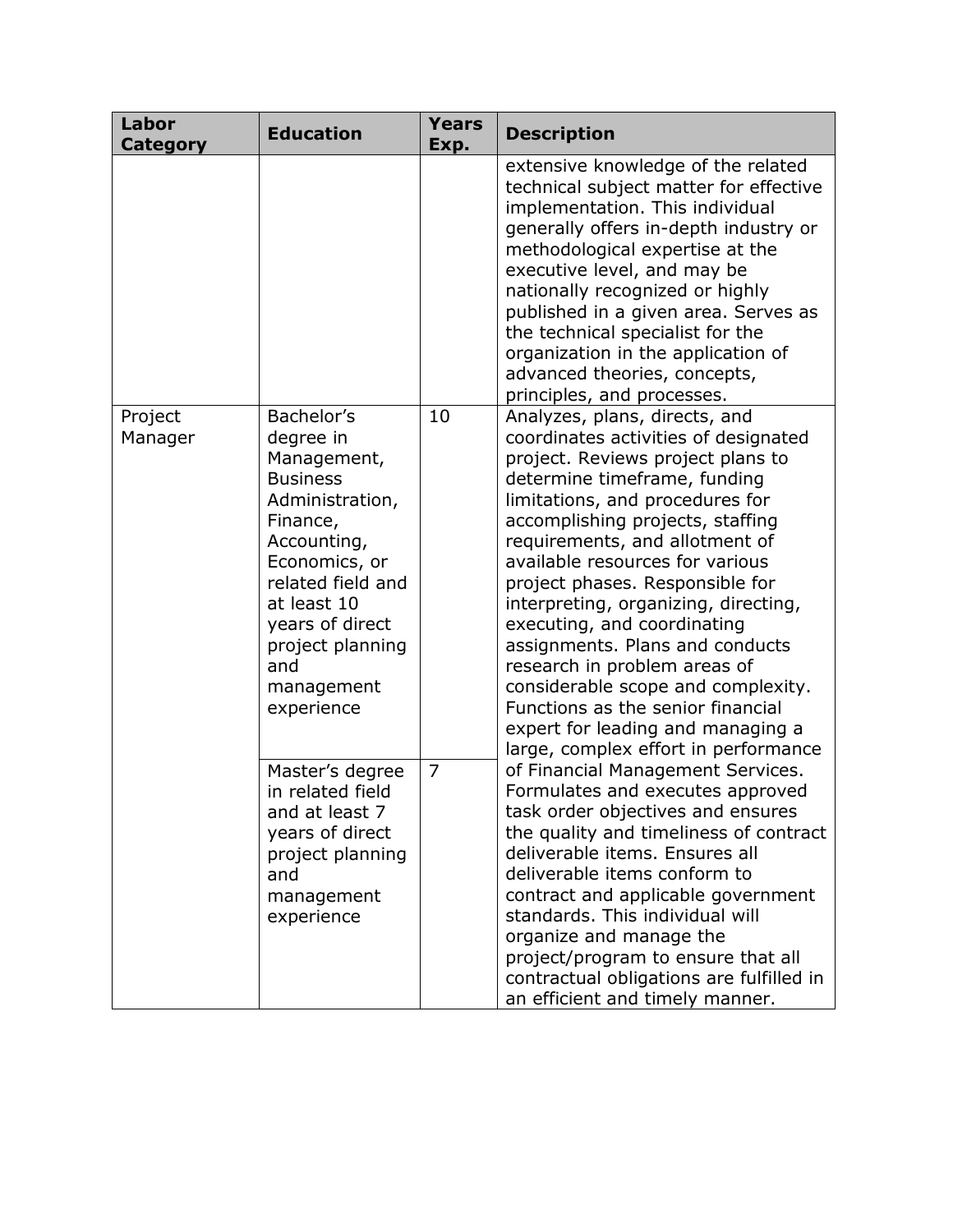| Labor<br><b>Category</b>       | <b>Education</b>                                                                                                                                                                                           | <b>Years</b><br>Exp. | <b>Description</b>                                                                                                                                                                                                                                                                                                                                                                                                                                                                                                                                               |  |
|--------------------------------|------------------------------------------------------------------------------------------------------------------------------------------------------------------------------------------------------------|----------------------|------------------------------------------------------------------------------------------------------------------------------------------------------------------------------------------------------------------------------------------------------------------------------------------------------------------------------------------------------------------------------------------------------------------------------------------------------------------------------------------------------------------------------------------------------------------|--|
| <b>Technical</b><br>Specialist | Bachelor's<br>degree in<br>Management,<br><b>Business</b><br>Administration,<br>Finance,<br>Accounting,<br>Economics, or<br>related field and<br>at least 8 years<br>of direct<br>management<br>experience | 8                    | Responsible for managing all facets<br>of contract operations. Establishes<br>and maintains quality standards for<br>work performance on all contract<br>task orders and projects.<br>Formulates strategic plans and<br>approves contract deliverables.<br>Plans, organizes, and oversees work<br>efforts, assigns project resources,<br>supervises subordinate personnel,<br>provides risk management, ensures<br>quality control, and monitors task,<br>sub-project, and overall contract<br>performance. Provides management                                  |  |
|                                | Master's degree<br>in related field<br>and at least 5<br>years of direct<br>management<br>experience                                                                                                       | 5                    | guidance in the accomplishment of<br>work efforts and ensures adherence<br>to contracts and government<br>standards and measures of<br>performance. Responsible for<br>interpreting, organizing, executing,<br>and coordinating assignments. Plans<br>and conducts research in problem<br>areas of considerable scope and<br>complexity. Serves as a mid-level<br>technical specialist for the<br>organization in the application of<br>advanced theories, concepts,<br>principles, and processes. Must be<br>able to plan, manage, and execute<br>complex tasks |  |
| Senior Analyst                 | Bachelor's<br>degree in<br>Management,<br><b>Business</b><br>Administration,<br>Finance,<br>Accounting,<br>Economics, or<br>related field and<br>6 years of<br>experience                                  | 6                    | Must have analytical experience in<br>finance or business with<br>demonstrated ability to supervise or<br>lead a team of analysts. Serves as a<br>group leader ensuring that a group<br>of analysts are working in concert to<br>meet analytical deliverables within<br>the time frame specified by the<br>customer and that all requirements<br>are met. Must be able to plan,<br>manage, and execute complex tasks.<br>Supervises, directs, and participates                                                                                                   |  |